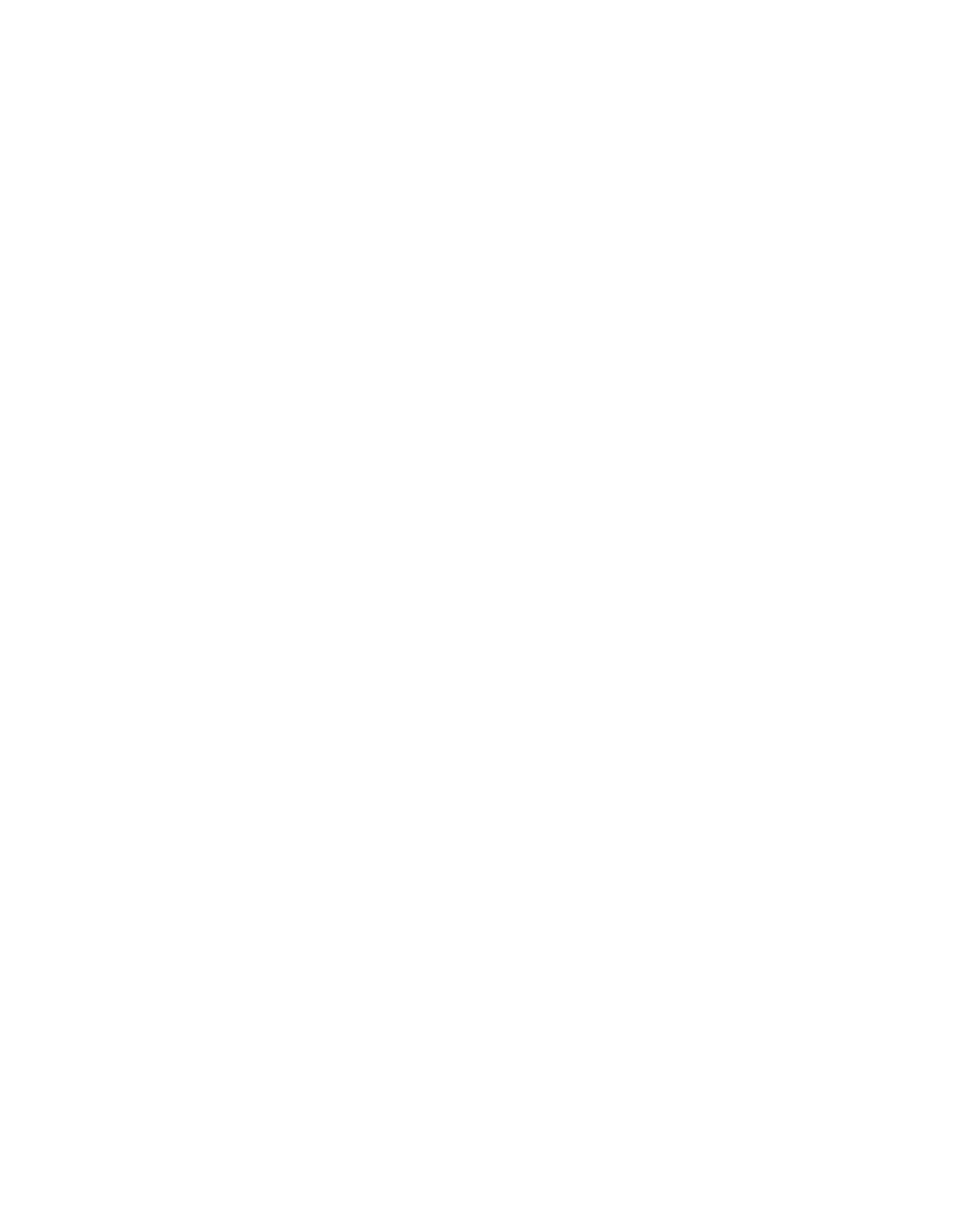## **PLAN INTERRELATIONSHIPS**

## **A. Statement Regarding Improvement of Planning, Implementation Procedures, and Government Efficiency**

Prior sections of this Plan offered recommendations and suggestions to be accomplished within the existing growth management framework. Those proposals comply with and are limited by the current legal and financial mechanisms authorized within the Commonwealth of Pennsylvania. This section recommends legislative initiatives and other actions that include changing certain governmental priorities, procedures, and operations to further assist with implementation of this Plan. The recommended actions are intended to supplement recommendations contained elsewhere within this Plan and should not be construed as the only recommended activities for the specified level of government. However, the recommendations listed below are considered of such significance as to warrant special mention.

#### **Federal Actions**

(1) Provide the financial resources to fund community development and environmental protection in a flexible manner to permit the county and its local municipalities the opportunity to implement developmental goals and improve environmental quality in accordance with area wide goals and objectives.

#### **State Actions**

- (1) The Commonwealth should ensure that the activities of all state agencies are consistent with county plans. Efforts to link funding proposals and permitting to county plan consistency should continue.
- (2) The Commonwealth should allocate funds for the development of local plans, regulations and municipal training.
- (3) Once municipalities have formulated effective local plans, the state should provide adequate funds and/ or the tools to locally finance plan implementation. The Commonwealth should ensure that municipalities with up-to-date plans and controls are not subjected to problems due to either inadequate state funding or the absence of legislation authorizing local methods to finance the construction or expansion of infrastructure concurrent with development pressure. Furthermore, municipalities with current and effective planning should receive priority consideration for state infrastructure and improvement funding. This would also serve as an incentive for municipalities to undertake and update local plans. The state should create a technical and financial assistance program similar to what was previously known as the Land Use Planning and Technical Assistance Program (LUPTAP).
- (4) The Commonwealth should explore mechanisms to provide a more equitable revenue structure for counties. County government is continually burdened by additional responsibilities without concurrent increase in state funds or the authority to adopt flexible revenue options.

#### **County Actions**

- (1) The county will continue to participate in multi-county planning processes for matters of regional importance, as well as expand and improve our contacts and communications with other counties.
- (2) The county will employ the mandated and optional review processes to advance projects that comply with the Comprehensive Plan and disapprove projects that promote needless duplication of efforts or are inconsistent with the Plan. Throughout these reviews, the Berks County Planning Commission will consider regional solutions as a stated priority.
- (3) The Planning Commission will continue to monitor and review local municipal plans and development regulations for consistency with the *County Comprehensive Plan*. The Commission should explore additional methods for increasing the effectiveness of reviews and local consistency with the Comprehensive Plan.
- (4) The county will continue technical assistance to municipalities regarding the formulation of local plans and regulations.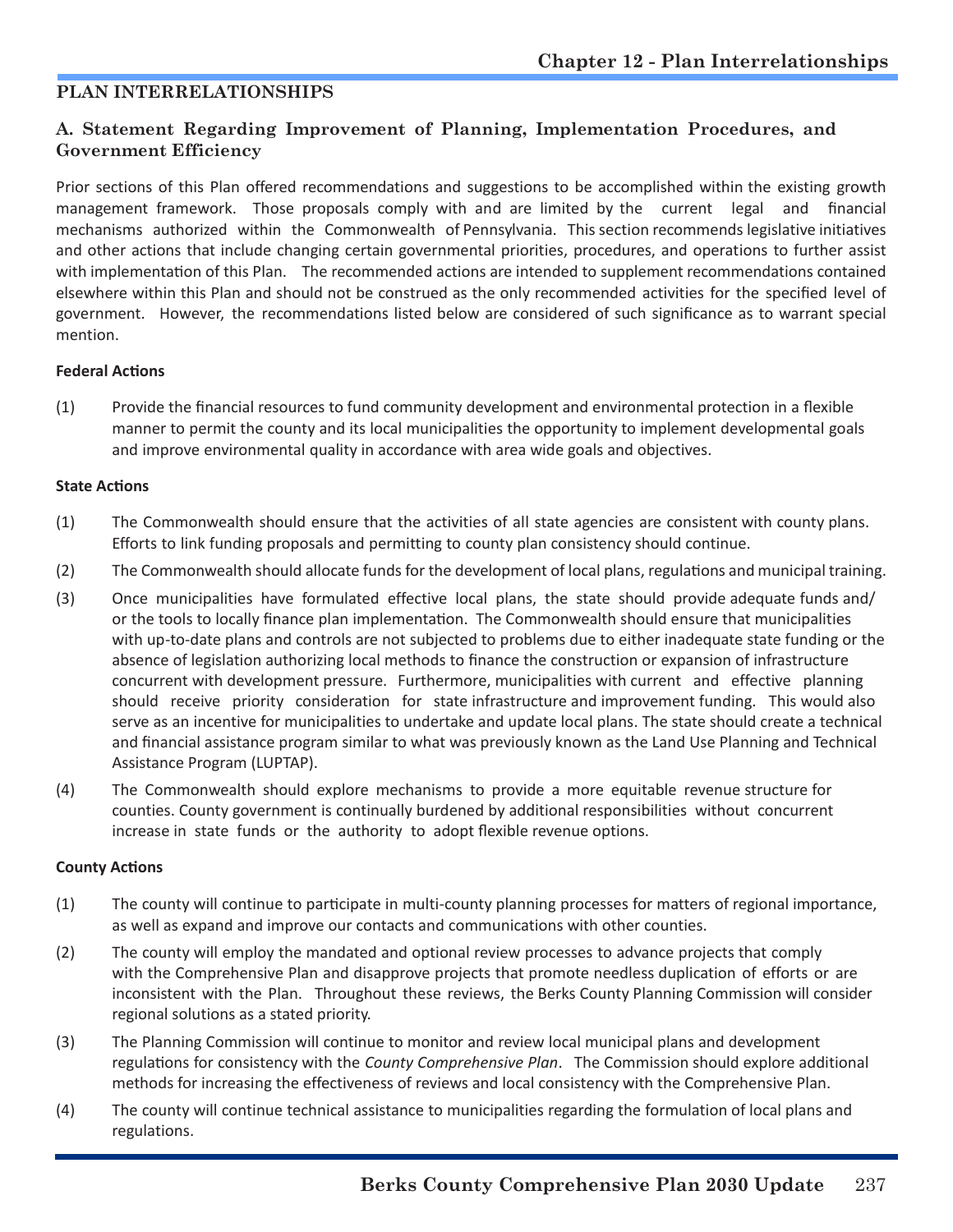# **Chapter 12 - Plan Interrelationships**

- (5) The county will condition receiving County-controlled funds upon the consistency of the intended project with the Comprehensive Plan.
- (6) The county will continue to work with the Center for Excellence in Community Leadership's Local Government Program to administer the Commission's Master Planner and Advanced Master Planner Program.
- (7) The county will support actions that improve the efficiency and cost effectiveness of local government including offering incentives for municipal mergers and consolidation of municipal authorities.
- (8) The county will work with local governments to develop and implement new programs that take advantage of joint municipal plans in Berks County.

### **Regional Cooperative Actions**

- (1) The county will assist municipalities that have adopted joint comprehensive plans and wish to explore using the tools and opportunities contained in Article XI of the Municipalities Planning Code; specifically the formulation of implementing agreements, sharing of revenues and fees within a region, transfer of development rights programs, and the adoption of Specific Plans as referenced in Section 1106.
- (2) The county will assist municipalities and authorities that wish to explore consolidation or merger of sewer and water facilities in a manner consistent with this Plan.

#### **Local Government Actions**

- (1) Foster and participate in multi-municipal activities. Municipalities should engage in joint municipal plans consistent with the Municipalities Planning Code.
- (2) Develop, maintain, and revise specialized plans and functional plans consistent with the Berks County Plan.
- (3) Develop and maintain municipal zoning, subdivision, planned residential development and other land use ordinances that reflect innovative growth management techniques that are result oriented.
- (4) Adopt and enforce building, housing, electrical, and fire prevention codes consistent with the Uniform Construction Code.
- (5) In accordance with the Environmental Advisory Council Law of 1973, establish an Environmental Advisory Council (EAC) to assist and advise the municipal planning commission and governing body regarding local environmental problems, conservation and community environmental programs, and to maintain data regarding open space and other unique features.
- (6) Develop equitable and documented fee structures and schedules for planning related procedures, permits, hookups, and other community services.
- (7) Seek interested and qualified individuals to serve on local planning commissions, zoning hearing boards, and environmental advisory councils. Governing bodies should publicly advertise and conduct interviews to select the most qualified individuals. Also, the governing body should allocate funds for the training of local officials.

## **B. Statement Regarding Plan Interrelationship**

Section 301(a)(4.1) of the Municipalities Planning Code (Act of 1968, P.L.805, No. 247 as reenacted and amended), specifies that comprehensive plans must include a discussion of "the interrelationships among the various plan components, which may include an estimate of the environmental, energy conservation, fiscal, economic development and social consequences on the municipality." This clause is intended to ensure that the various components of the Plan are integrated and not in conflict with the primary community goals and objectives. Furthermore, this section requires that the Plan consider the impacts each component has upon the other so that the consequences of future decisions are known.

As a precursor to drafting the detailed recommendations of this Plan, the Planning Commission formulated and approved general goals and policies as a statement of community development objectives. The goals and objectives resulted from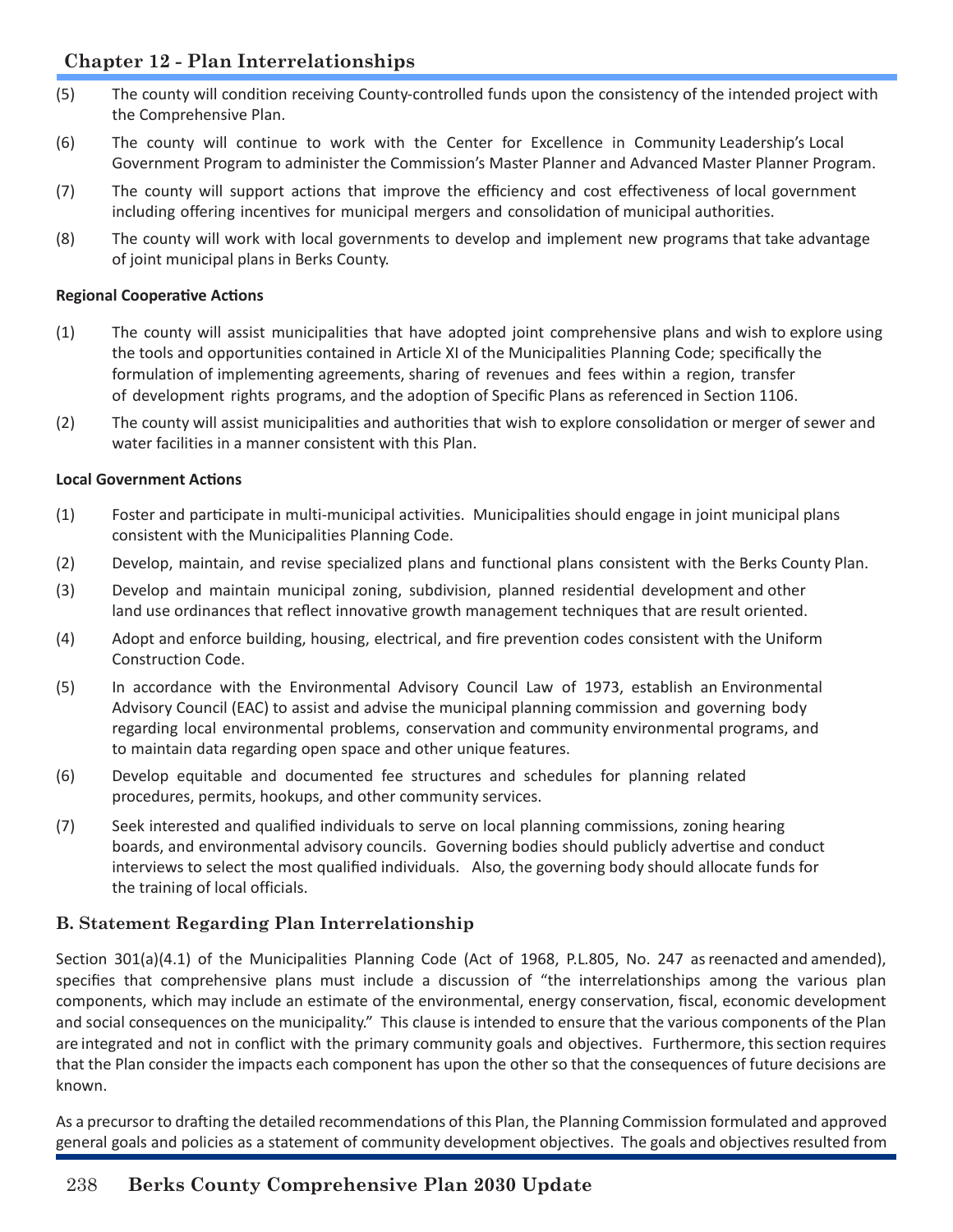the Planning Commission's prior plan, public input and staff recommendations. Each of the policies relates directly to its own general goal. Designing a county comprehensive plan is a difficult undertaking simply because the plan must offer recommendations concerning a variety of seemingly disparate and perhaps conflicting topics. The comprehensive plan is expected to encourage growth, while at the same time preserving large areas of the county.

During preparation of the Plan, each element was drafted and reviewed for compliance with all of the general goals and objectives. In this way, technical inconsistencies were eliminated and conflicts in policy were minimized. Similarly, each element of the Plan acts to support other elements. For example, the Community Facilities Plan recommends the expansion or construction of public sewer and water systems in certain areas that are designated by the Land Use Plan. As another example, the Transportation Plan, while recognizing the need to improve regional circulation and access through the construction of new limited-access highways, does not recommend interchanges to local access roads within agricultural or environmentally sensitive areas. The Planning Commission believes that the principle of integration was followed to the greatest extent possible throughout this Plan. However, due to compelling needs, in a limited number of cases the Planning Commission was required to select recommendations that did not entirely comply with other sections of the Plan. These are summarized as follows:

- (1) To achieve a compact future growth pattern, promote in-fill development, and resolve illogical existing development patterns. The Planning Commission designated certain existing farmland, including some operations with prime agricultural soils, as suitable for future growth.
- (2) Certain proposed new highways, in addition to the upgrading or relocation of certain existing highways, cannot avoid consuming some farmland, including farmland with prime agricultural soils. The regional importance of these highway projects, along with the tremendous costs of re-routing to avoid farmland, outweighs the need to preserve small areas of farmland. The highways will be designed to minimize the loss of agricultural land.
- (3) This Plan designates a large percentage of the total county land area for preservation, conservation and low density uses. Accordingly, the total amount of land available for development, although deemed more than adequate by this commission, will be less than the currently available acreage. As such, the price of land designated for future development could increase at a rate exceeding the current level. Although this occurrence would impact all residents, new homebuyers and new residents would be the most severely impacted. The Planning Commission assumes that the long-term economic benefits of compact urban and suburban development, along with the protection of environmental sensitive land, are worth the adjustment.
- (4) Throughout this Plan, the commission has offered recommendations regarding the need for multi-municipal action and increasing the direct and indirect actions of the county to control land use. It is important that the unique needs of each community remain part of the planning process.
- (5) Various Plan recommendations request the county and local municipalities to assume new responsibilities. The commission knows that the additional responsibilities will require additional funds at a time when the revenue ability of local government is strained. Furthermore, the benefits of the suggested new programs may seem intangible or realized only after many years. However, the commission assumes that the long-term benefits of these programs outweigh immediate funding problems.
- (6) Throughout the Land Use Plan, municipalities and authorities are requested to expand service into adjacent areas to achieve a compact land use pattern and avoid the expense of building new facilities elsewhere. Many of these authorities serve a defined geographic or municipal area. The commission is in effect requesting that they voluntarily become regional facilities. The commission is aware of the risks it is asking the municipalities and authorities to assume. However, the Land Use Plan can only be achieved by more efficiently using our existing facilities.

Finally, the Planning Commission is aware of gaps in this Plan that must be filled during the coming years. Detailed proposals regarding open space and recreation, historic preservation, and planning tools must be undertaken as soon as possible. It is assumed that this Plan provides a sound regional framework for the development of these future plans.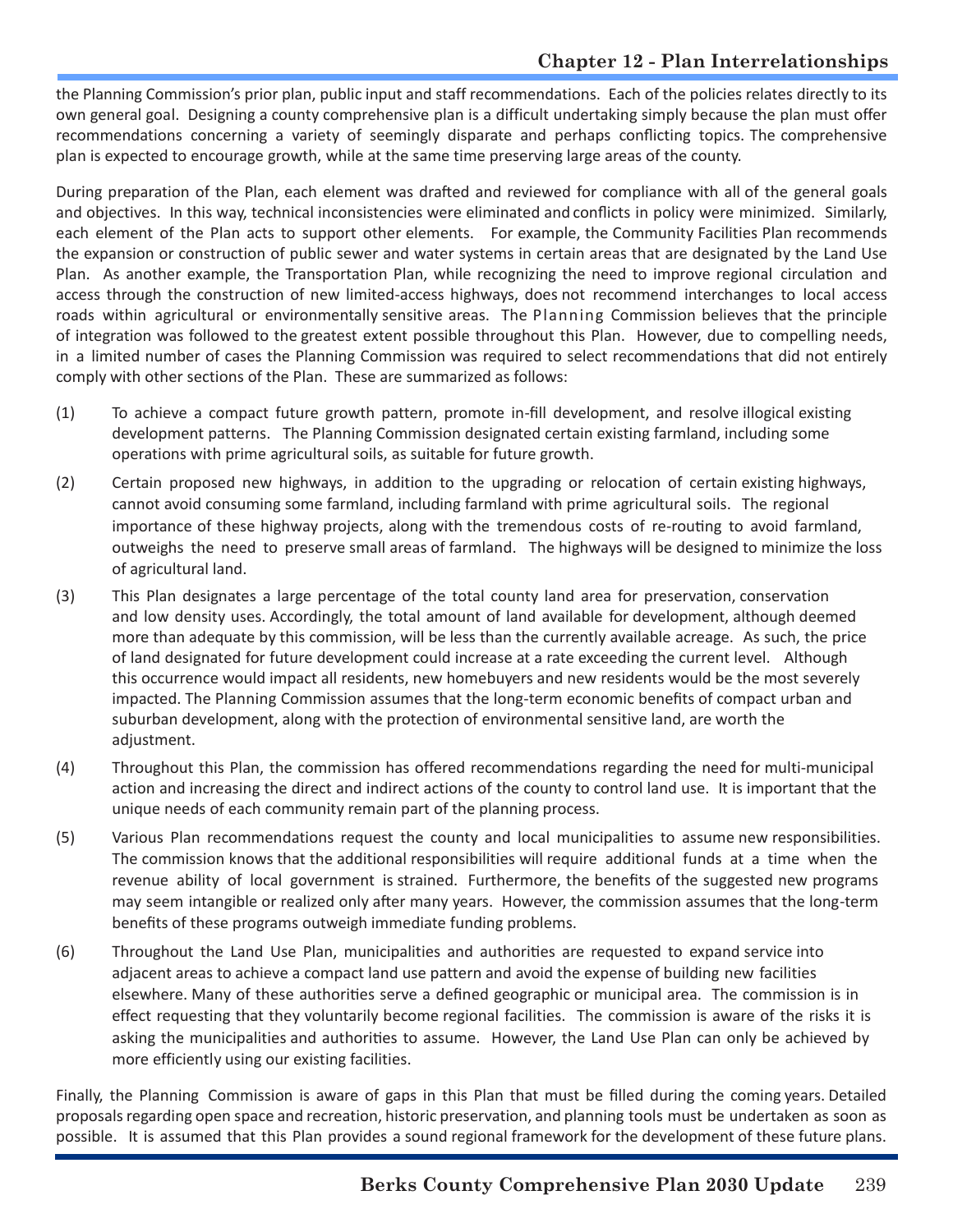## **C. Statement Regarding Plan Implementation Strategies**

Section 301(a)(4.2) requires that every Comprehensive Plan include a "discussion of short- and long-range plan implementation strategies, which may include implications for capital improvements programming, new or updated development regulations, and identification of public funds potentially available." The intent of this clause is to encourage the formation of guidelines and recommendations for the manner in which the Plan's objectives are to be most effectively implemented.

Each component of this Plan contains a section on policies and implementation strategies. It is, therefore, not necessary to reiterate the commission's recommendations regarding implementation. However, since so much depends upon the willingness of municipalities to incorporate the recommendation contained within the Plan, the commission must improve and expand its municipal programs for technical assistance regarding the development of local plans and ordinances.

## **D. Statement Regarding Plan Relationship to the Development of Adjacent Municipalities**

Section 301(a)(5) of the Municipalities Planning Code requires that the Comprehensive Plan consider "the relationship of the existing and proposed development of the municipality to the existing and proposed development and plan in contiguous municipalities, to the objectives and plans for development in the county of which it is a part, and to regional trends." The intent of this section is to ensure that all plans give consideration to the existing development and proposed development patterns of municipalities located within the County and the situations of adjacent counties.

During the course of preparing this Plan, local comprehensive land use plans and zoning ordinances for each municipality in Berks County were mapped. Similarly, all public sewer and water lines, and Act 537 plan future proposals for each municipality were mapped. The commission considered each of these factors during the initial design of the Draft County Future Land Use Plan. The local regulatory information was most important in regard to identifying areas that were zoned for agricultural preservation (exclusive large-lot or sliding- scale zoning) and high-density development. The development trends of areas bordering Berks County along U.S. 422, U.S. 222, and I-78 were of particular concern. The future land use plans for each adjacent county were mapped. Additionally, those plans were reviewed for background regarding development trends. The Land Use Chapter provides further information regarding existing land use and development trends within the county in addition to the Existing Land Use Map.

The draft Future Land Use Map was compared to local development regulations in order to identify areas of conflict. Meetings were held for each region where planning commission and governing body members could inquire about any conflicts or issues that needed to be addressed. The draft Plan was edited to resolve as many conflicts as possible between the County Future Land Use Map and the development regulations within each municipality and adjacent counties. In this way, the county hopes to guarantee the maximum level of plan consistency among townships, boroughs, the City of Reading and neighboring counties.

## **E. Conclusion**

Regional planning is a shared venture involving not only the county and its local communities but also private citizens, organizations, and business interests. It remains the responsibility of these citizens and groups to participate and cooperate in carrying out this Plan and to continue the area wide planning process. In the past few years the Berks County Comprehensive Plan has enjoyed significant support and buy-in from local governments and civic groups. It has served as a rallying point for many environmental and economic development interests. We have been successful in implementing the plan through our joint comprehensive planning program and it is very important that we continue to build relationships with local communities and organizations throughout Berks County.

Although the economic recession that was experienced a couple of years ago has mainly ebbed many of the resources that we relied upon to fund regional and local plans have been eliminated or drastically reduced. We do not expect these resources to be available in the near future. Therefore, it is critical that we cooperate to find new efficiencies and processes to continue our planning programs, methods and training.

Quite often regional plans are predicated on new infrastructure for sewer, water, highways and passenger rail. However, funding for infrastructure expansion is similarly reduced. We can no longer depend upon regional projects to implement our ideas. In fact, funding maintenance of our existing infrastructure is now problematic. Municipalities will be tempted